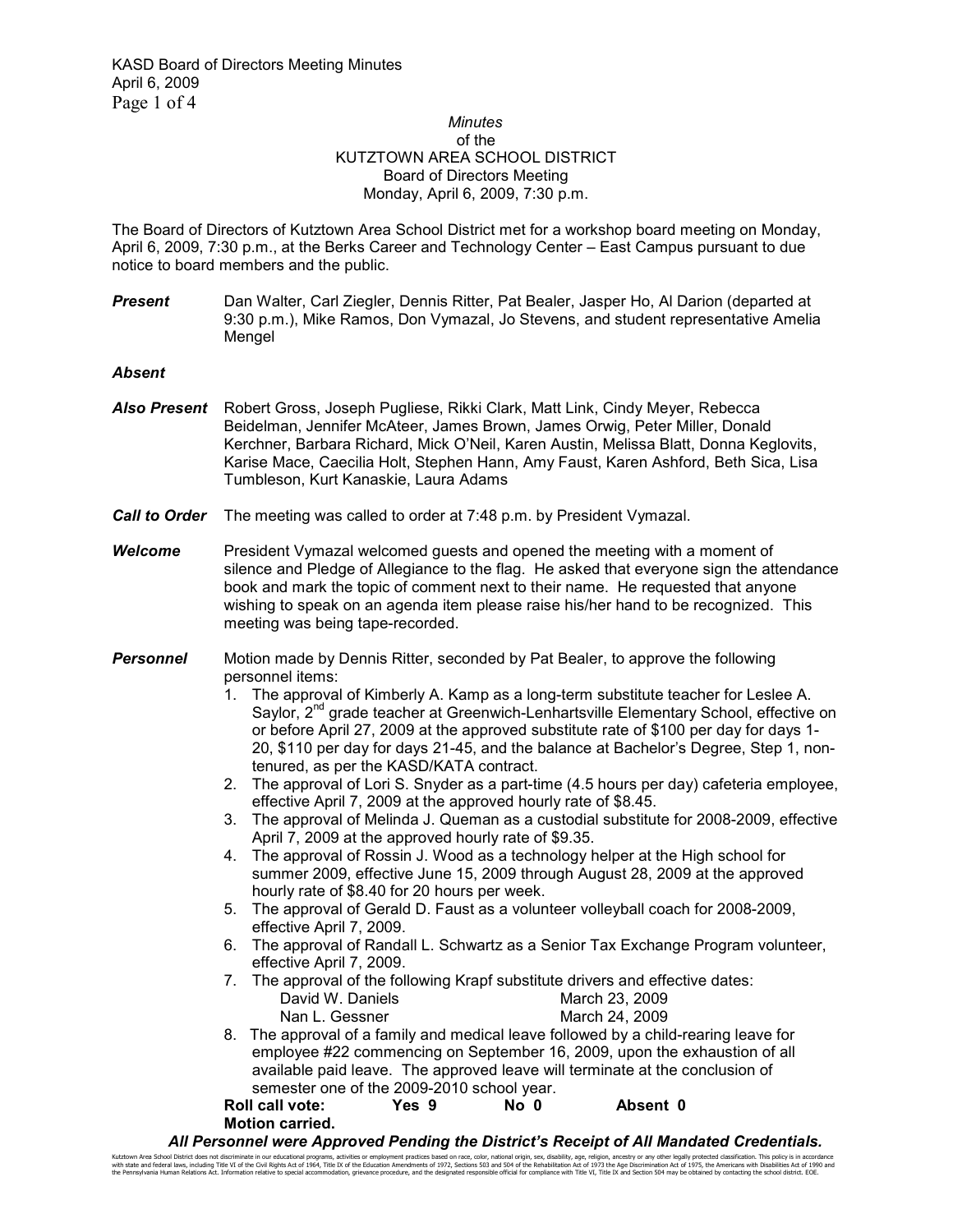| April 6, 2009<br>Page 2 of 4                       | KASD Board of Directors Meeting Minutes                                                                                                                                                                                                                                                                                                                                      |                                                                                                                         |                                                                                                                                                                                                                                                                                            |                                                                                     |  |
|----------------------------------------------------|------------------------------------------------------------------------------------------------------------------------------------------------------------------------------------------------------------------------------------------------------------------------------------------------------------------------------------------------------------------------------|-------------------------------------------------------------------------------------------------------------------------|--------------------------------------------------------------------------------------------------------------------------------------------------------------------------------------------------------------------------------------------------------------------------------------------|-------------------------------------------------------------------------------------|--|
| <b>Holiday</b><br><b>Schedule</b>                  | Motion made by Jo Stevens, seconded by AI Darion, to approve the 2009-2010 Support<br>Staff/Administration Holiday Schedule as per attached.<br><b>Roll call vote:</b><br><b>Motion carried.</b>                                                                                                                                                                             | Yes 9                                                                                                                   | $No$ $0$                                                                                                                                                                                                                                                                                   | Absent 0                                                                            |  |
| <b>Assessment</b><br><b>Training</b>               | Motion made by Dennis Ritter, seconded by Al Darion, to stop debate on the assessment<br>training services contract with Solution Tree, Inc.<br>Roll call vote:<br><b>Motion carried.</b>                                                                                                                                                                                    | Yes 8                                                                                                                   | No 1 (Ho)                                                                                                                                                                                                                                                                                  | Absent 0                                                                            |  |
|                                                    | Motion made by Carl Ziegler, seconded by Jo Stevens, to contract with Solution Tree,<br>Inc. to provide assessment training services to all instructional staff on June 16 and 17,<br>2009 at a cost of \$13,000. The attached contract has been reviewed by the solicitor.<br><b>Roll call vote:</b><br><b>Motion carried.</b>                                              |                                                                                                                         |                                                                                                                                                                                                                                                                                            | Yes 5 No 4 (Bealer, Ho, Walter, Vymazal) Absent 0                                   |  |
| <b>PlanCon A</b><br><b>Materials</b>               | Motion made by Dan Walter, seconded by Al Darion, to resolve that the Board of School<br>Directors of the Kutztown Area School District hereby acknowledges receipt of the<br>attached PDE approved PlanCon Part A, Project Justification, materials and that the<br>document be included in the official Board minutes.<br><b>Roll call vote:</b><br><b>Motion carried.</b> | Yes 9                                                                                                                   | No 0                                                                                                                                                                                                                                                                                       | Absent 0                                                                            |  |
| <b>PlanCon B</b><br><b>Materials</b>               | Motion made by Dan Walter, seconded by AI Darion, to resolve that the Board of School<br>Directors of the Kutztown Area School District hereby acknowledges receipt of the<br>attached PDE approved PlanCon Part B, Schematic Design, materials and that the<br>document be included in the official Board minutes.<br><b>Roll call vote:</b><br><b>Motion carried.</b>      | Yes 9                                                                                                                   | No 0                                                                                                                                                                                                                                                                                       | Absent 0                                                                            |  |
| <b>Conference</b><br><b>Request</b>                | Motion made by Dennis Ritter, seconded by Jo Stevens, to approve the conference<br>request for Alison M. Kocis to attend the PSU One-to-One Computing Conference to be<br>held April 27-29, 2009 at Penn State University in State College, PA, at a cost of<br>\$819.97.<br><b>Roll call vote:</b><br><b>Motion not carried.</b>                                            | Yes 2 (Darion, Vymazal)                                                                                                 | No 7                                                                                                                                                                                                                                                                                       | Absent 0                                                                            |  |
| <b>Student</b><br><b>Summer</b><br><b>Programs</b> | Motion made by Dennis Ritter, seconded by Jo Stevens, to approve the following High<br>School Summer Program and staffing for 2009:<br><b>High School Summer School</b><br>curriculum rate):<br><b>Roll call vote:</b>                                                                                                                                                       | Mathematics - Jesse W. Whitehouse<br>Social Studies - TBD<br>Science - Kourtney A. Buck<br>Language Arts - TBD<br>Yes 9 | June 22 - July 24 Monday through Friday (No Classes July 3)<br>Math and Social Studies 7:30 a.m. to 10:00 a.m.<br>Science and Language Arts 10:00 a.m. to 12:30 p.m.<br>Cost to Kutztown resident students: \$150 per course<br>Cost to out-of-district students: \$160 per course<br>No 0 | Teachers (effective June 22 through July 21 for 60 hours at the current<br>Absent 0 |  |
|                                                    | Motion carried.                                                                                                                                                                                                                                                                                                                                                              |                                                                                                                         |                                                                                                                                                                                                                                                                                            |                                                                                     |  |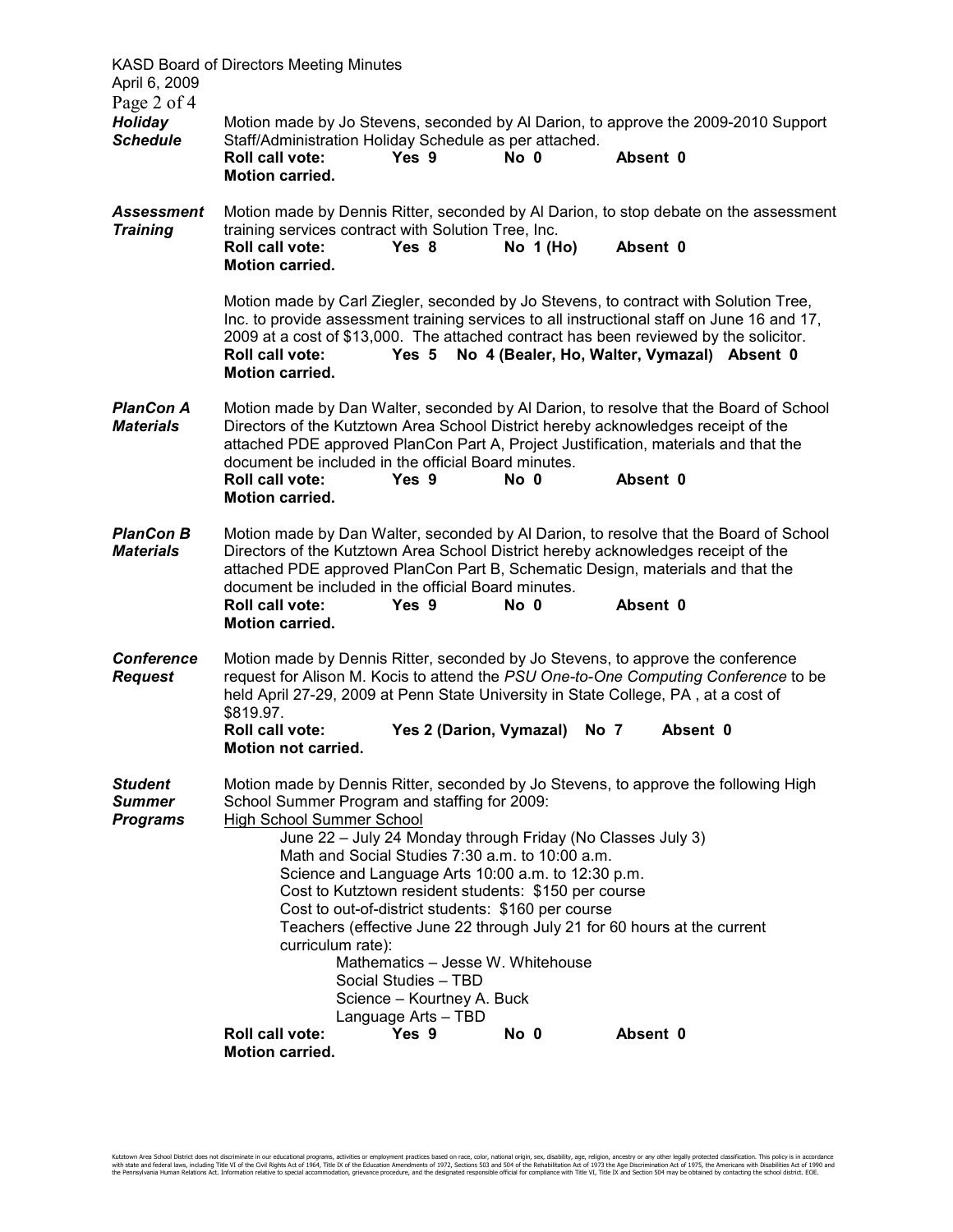Motion made by Dennis Ritter, seconded by Al Darion, to add, as a discussion item, the High School Summer School cost to out-of-district students to the Policy and Curriculum Committee agenda.

## **Roll call vote: Yes 6 No 3 (Bealer, Ziegler, Vymazal) Absent 0**  **Motion carried.**

Motion made by Dan Walter, seconded by Dennis Ritter, to remove "by invitation only" from the Elementary Summer Reading and Math Program section of the 2009 Student Summer Program brochure.

**Roll call vote: Yes 7 No 2 (Darion, Stevens) Absent 0 Motion carried.** 

Motion made by Dennis Ritter, seconded by Michael Ramos, to approve the following summer programs, staffing, and attached brochure for 2009:

Pre-Kindergarten

 June 22 – July 30 Monday through Thursday, 9:00 a.m. to 11:30 a.m. Cost: \$50

Summer Reading and Math

 June 22 – July 30 Monday through Thursday, 9:00 a.m. to 11:30 a.m. Cost: \$50

Summer Middle School Math

 June 22 – July 30 Monday through Thursday, 9:00 a.m. to 11:30 a.m. Cost: \$50

Teacher: TBD

Summer Middle School Language Arts/Reading

 June 22 – July 30 Monday through Thursday, 9:00 a.m. to 11:30 a.m. Cost: \$50

Teacher: Timothy N. Haas, effective June 18 or 19 and June 22 through July 30 for 25 days at the current curriculum rate

Young Writers/Young Readers

July 6 –17 Monday through Friday, 9:00 a.m. to 12:00 a.m.

Cost: \$275 (\$250 before June 6)

| <b>Roll call vote:</b> | Yes 9 | No 0 | Absent 0 |
|------------------------|-------|------|----------|
| <b>Motion carried.</b> |       |      |          |

Motion made by Dennis Ritter, seconded by Dan Walter, to approve the following Elementary Summer Reading/Mathematics Program staffing and dates for 2009: Staff Teachers

| Amanda B. Harden          |                                                       | Kerri L. Schegan | Jane E. Venkauskas                                                     |  |
|---------------------------|-------------------------------------------------------|------------------|------------------------------------------------------------------------|--|
| Jessica L. Almond         |                                                       | Ann L. Dietrich  |                                                                        |  |
| <b>Staff Coordinators</b> |                                                       |                  |                                                                        |  |
| Donna A. Keglovits        |                                                       | Karen H. Austin  |                                                                        |  |
| Calendar for 2009         |                                                       |                  |                                                                        |  |
|                           | Staff: June 18 (teacher preparation day)              |                  |                                                                        |  |
|                           |                                                       |                  | June 22 – July 30 (Monday through Thursday) for 25 days at the current |  |
|                           | curriculum rate                                       |                  |                                                                        |  |
|                           | Students: June 22 - July 30 (Monday through Thursday) |                  |                                                                        |  |
| <b>Roll call vote:</b>    | Yes 9                                                 | No 0             | Absent 0                                                               |  |
| <b>Motion carried.</b>    |                                                       |                  |                                                                        |  |

**Psychological** Motion made by Dan Walter, seconded by Jo Stevens, to approve the attached contract *Testing* with Dr. Janine Wargo, Certified School Psychologist and independent contractor, to *Services* provide initial student evaluation services. Contracted services will not exceed \$4,000 on an annual basis. **Roll call vote: Yes 9 No 0 Absent 0**  **Motion carried.** 

Kutzown Area School District does not discrimate in our educational programs, activities or employment practices based on race, color, national origin, sex, disability, ge, religion, ances, or any other legally protected d man Relations Act, Information relative to special accommodation, grievance procedure, and the designated responsible official for compliance with Title VI. Title IX and Section 504 may be obtained by contacting the school